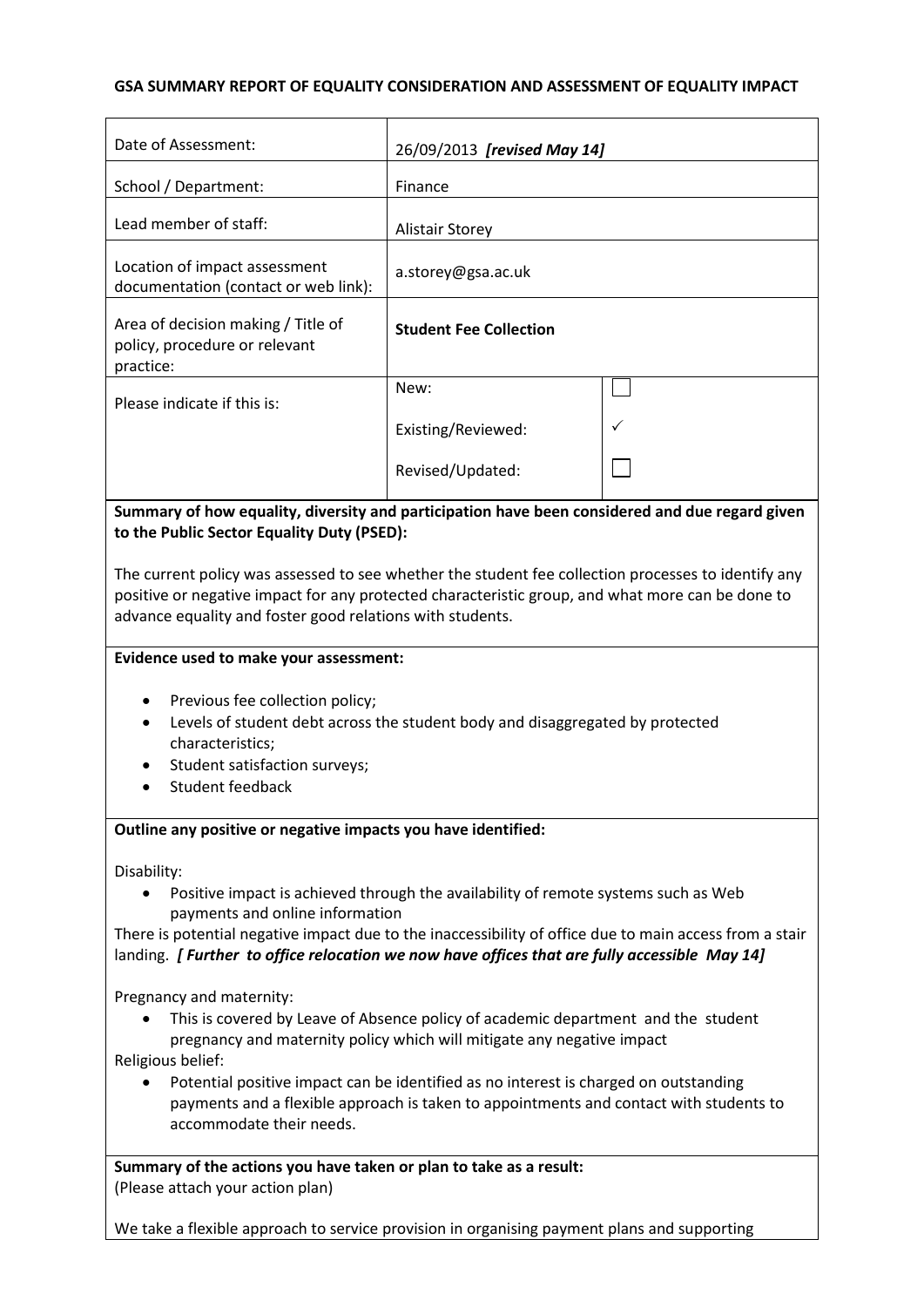students to meet their fee requirements, to ensure that individual needs are met and appropriate solutions are put in place to facilitate all students to be able to successfully complete their programme of study. Examples of this include:

Agreeing payment plans - termly, monthly, weekly as required Flexible dates within payment plans, can agree to delay or change dates as needed Liaise with SLC / SAAS and other funders on the student's behalf Offering advice with regards to withdrawal and leave of absence Directing students to the Welfare for further support

Access to our office facility is not accessible for students with a physical disability. This is partially mitigated by our provision of remote facilities such as web-payments. In addition, we take a flexible approach to ensuring that individual needs are met, for instance meeting students in other more accessible locations*. [ Further to office relocation we now have offices that are fully accessible]*

As a result of this assessment it was identified that information was not adequately clear or accessible. Therefore revised student fees booklet and refund policy documents have been produced and have been made available in different formats including electronically via our website and VLE.

Moving forward all information will be made available in alternative formats including electronically on our VLE and clearly signposted.

**Summary of what you anticipate will change as a result of your actions and where / when these will be reported and reviewed:**

Students will be made more aware of payment options, and the service will become more accessible for disabled students. Progress will be monitored and reported through annual operational and strategic plans.

#### **State how these changes will contribute to the delivery of GSA's equality outcomes:**

The impact assessment reveals a concern for religious belief that contributes to equality outcome 2.

#### **The outcome of your assessment:**

| No action $-$ no potential adverse impact                          |  |
|--------------------------------------------------------------------|--|
| Amendments or changes to remove barriers / promote positive impact |  |
| Proceed with awareness of adverse impact                           |  |

#### **Sign-off, authorisation and publishing:**

#### **Review Lead**

| Name      | <b>Alistair Storey</b>                                |
|-----------|-------------------------------------------------------|
| Position  | <b>Head of Finance</b>                                |
| Signature | $\overline{\mathscr{H}}\overline{\mathscr{D}}$ Storey |
| Date      | 22 May 2015                                           |